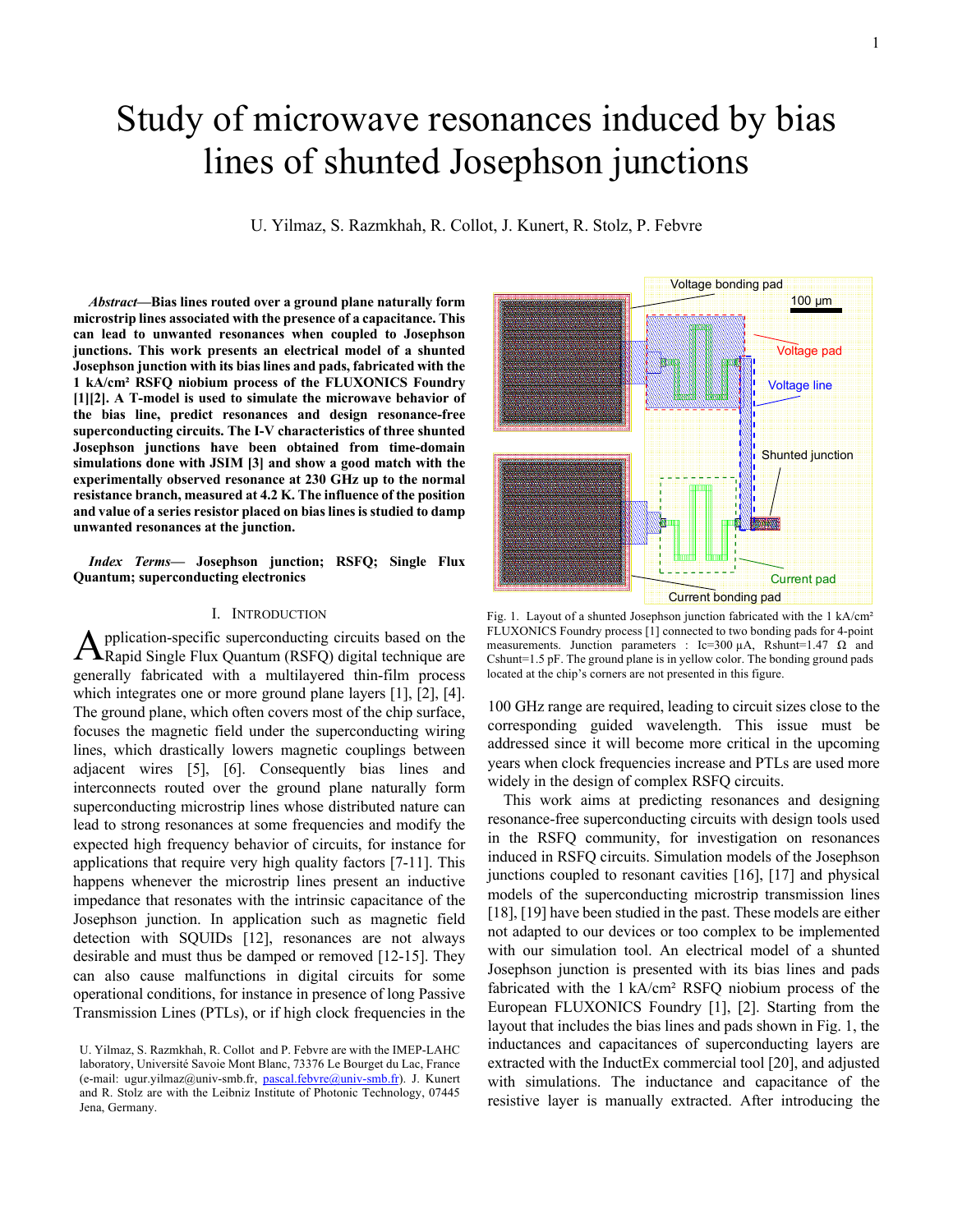fabrication process, a simple and compact model will be gained from these extractions and included in a SPICE netlist. Timedomain (TD) simulations of the netlist are done with the SPICE JSIM simulator [3] which comprises compact physical models of Josephson junctions and provides transient simulations of voltages, currents and phases at the desired nodes of the circuit under analysis. The measured *I-V* characteristics of the fabricated shunted junctions are compared with simulation results in a third step. Finally, a method to avoid resonances is presented.

#### II. FABRICATION PROCESS

The reported test circuits have been fabricated by the FLUXONICS Foundry at Leibniz IPHT in Jena (Germany) using the standard process for RSFQ [1][2] (see Table I).

The layer stack consists of 13 layers, including three wiring layers of niobium (M0,M1,M2), one trilayer packet (TRI) in order to implement the Josephson junctions, two layers for resistors (R1,R2) and seven layers for isolation using either  $SiO<sub>2</sub>$  (I0B, I0C, I1B, I2, I3) or Nb<sub>2</sub>O<sub>5</sub> (I0A, I1A). This process is well established for silicon wafers with a diameter of 100 mm and a thickness of 525 µm, which are covered with thermally oxidized silicon. The  $600$  nm thick  $SiO<sub>2</sub>$  layer acts as the first isolation.

An i-line stepper exposure tool with 5:1 reduction of structure size and maximum exposure field of 15 mm x 15 mm is used for photolithography of the first 12 layers. A 1:1 contact exposure for the whole wafer of the last layer (I3) serves for unambiguous identification of each chip. The first metal layer is a niobium ground plane M0 with a thickness of 200 nm. All niobium layers, the aluminum layer and the molybdenum layer were deposited by a DC magnetron plasma sputter tool. The niobium layers are reactive ion etched (RIE) with a CF4 plasma, controlled by laser endpoint detection. The next layer I0A consists of Nb2O5 obtained by galvanic anodization, followed by I0B and I0C, each being a 125 nm-thick  $SiO<sub>2</sub>$  film deposited by a SiH4/O2 based PECVD process. The contact holes in the SiO<sub>2</sub> layers and the structures in R1 and R2 have been defined by lift-off technique. On top of this isolation layer the first wiring M1 is formed by a 250 nm thick niobium film. The next layer is the  $Nb/Al/Al_2O_3/Nb$  (100 nm/10 nm/1-2 nm/30 nm) trilayer stack TRI. It defines the Josephson junction barrier. A controlled oxygen pressure and time for oxidation of aluminum surface defines the critical current density at  $1 \text{ kA/cm}^2$ . The trilayer is patterned in combination with RIE for niobium with physical plasma sputter etching for aluminum. A galvanic oxidation of the I1A layer defines the Josephson junction size for the desired critical current. The isolation is completed by layers I12 and I3, which are  $150$  nm-thick  $SiO<sub>2</sub>$  films. Between these SiO2 layers an 80 nm-thick molybdenum layer R1 with a square resistance of 1 Ohm/square defines the shunt and bias resistors. A 350 nm-thick niobium layer M2 completes the process and allows for electrical interconnections of the layer stack. The whole structure is protected by a 400 nm-thick  $SiO<sub>2</sub>$ cover layer. On top of the bond pads a thermally evaporated 50 nm-thick gold layer R2 improves the conditions for wire bonding of the chips. This process and parameter set for the

Josephson junctions is optimized for an operating temperature of 4.2 K.

TABLE I LAYER DESCRIPTION OF THE FLUXONICS FOUNDRY RSFQ FABRICATION PROCESS USED FOR THE CHIP PRESENTED IN FIG. 1

| Layer name      | Layer function                      | Thickness<br>[nm] | Material                       |
|-----------------|-------------------------------------|-------------------|--------------------------------|
| 13              | Protection                          | 200               | SiO                            |
| R <sub>2</sub>  | Bond pad                            | 50                | Au                             |
| M <sub>2</sub>  | <b>Upper Wiring</b>                 | 350               | Nb                             |
| 12.             | Isolation                           | 150               | SiO <sub>2</sub>               |
| R <sub>1</sub>  | Resistor                            | 80                | Mo                             |
| 11B             | Isolation                           | 150               | SiO <sub>2</sub>               |
| <b>CUT</b>      | Remove additional<br>M0 or M1 lines |                   |                                |
| I1A             | Isolation                           | 70                | Nb <sub>2</sub> O <sub>5</sub> |
| T1              | Josephson Junction                  | 60/12/30          | $Nb/A1-A12O3/Nb$               |
| M <sub>1</sub>  | Lower Wiring                        | 250               | Nb                             |
| 10 <sub>C</sub> | Isolation                           | 100               | SiO <sub>2</sub>               |
| I0 <sub>B</sub> | Isolation                           | 100               | SiO <sub>2</sub>               |
| IA              | Isolation                           | 50                | Nb <sub>2</sub> O <sub>5</sub> |
| M <sub>0</sub>  | Ground plane                        | 200               | Nb                             |

# III. MICROWAVE MODEL

An accurate model of a superconducting microstrip line that includes losses and kinetic inductance through the complex surface impedance requires specific simulation tools and theory [21]–[23]. At this stage it cannot be fully implemented in the JSIM simulator because of its dispersive properties. For the case of interest in this work, all resonant paths are cut into slices of approximately 25 µm, which are ten times shorter than the guided wavelength at the gap frequency (the gap voltage is about 2.5 mV), which is an upper limit for frequencies considered in this circuit. As shown in Fig. 2, the proposed model consists of three major blocks: a 175 µm-long voltage pad, a 320 µm-long voltage line, and a 525 µm-long bias



Fig. 2. Sketch of the model of the shunted Josephson connected to its voltage and current bias lines. A lumped-element model is used for current and voltage leads which are decomposed in a succession of lumped slices (see Fig. 3). Dotted color boxes match the ones of the layout presented in Fig. 1.

resistor used for the current pad and the voltage pad.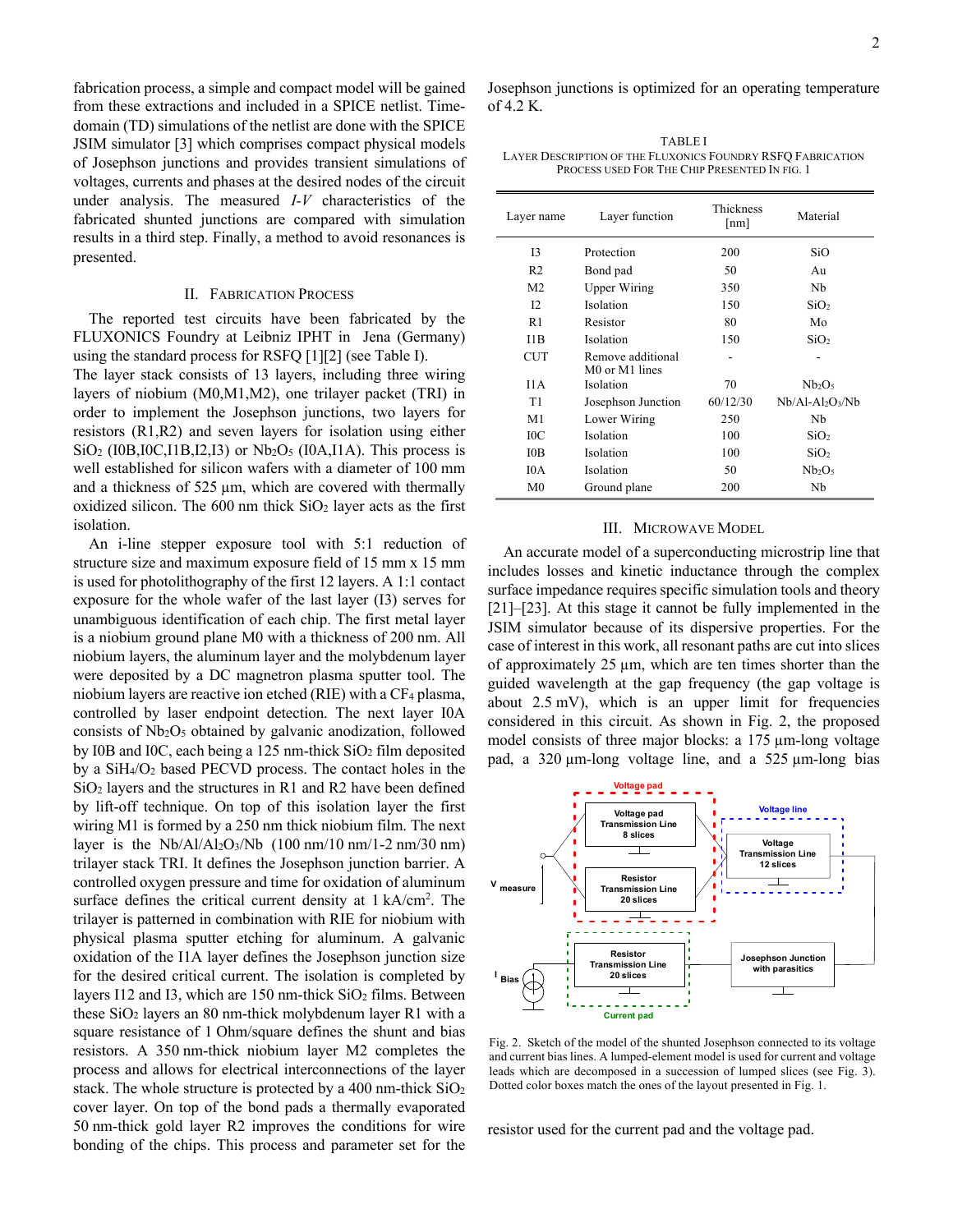



Fig. 3. Lumped T-model used to simulate the microstrip lines of the bias leads connected to the shunted Josephson junction. Dotted color boxes match the ones of the layout presented in Fig. 1. The lumped resistance, inductance and capacitance of the model are the ones of a 25µm-long slice of the corresponding box shown in Fig. 1.

As shown in Fig. 3, a lossy T-model is used for the voltage line. A lossless model is used for the voltage pad in parallel with a 52.5  $\Omega$  resistor sliced in 20 parts. The 52.5  $\Omega$  resistor is connected to the voltage pad only at its ends through a via between the R1 resistor layer and the M2 upper wiring layer (see Fig. 1).

This simple model neither considers the frequencydependent surface impedance nor the frequency dependence of dielectric losses. Inductance and capacitance values are extracted with the InductEx commercial tool [8] for superconducting layers, and manually for the resistive layer, assuming a microstrip over a ground plane [24] as shown in equation (1).

$$
L = \frac{120\pi l}{c} \left[ \frac{1}{\frac{w}{h} + 1.393 + 0.667 \ln\left(\frac{w}{h} + 1.44\right)} \right] \text{ for } \frac{w}{h} > 1
$$
 (1)

Therein, *L* is the microstrip inductance, *c* is the speed of light,  $l$  is the microstrip length,  $w$  is the microstrip width and  $h$  is the height between the microstrip and the ground plane. The extracted inductance for the 525 µm-long, 10 µm-wide and 470 nm-thick dielectric layer is 26.6 pH, the capacitance is 0.45 pF.

#### IV. TIME DOMAIN SIMULATION

The measured *I-V* curve of the junction in Fig. 4 shows a critical current of 145  $\mu$ A, 219  $\mu$ A, and 226  $\mu$ A for junctions with a critical current of 200  $\mu$ A, 250  $\mu$ A and 300  $\mu$ A respectively. The difference between the design value and the

TABLE II PARAMETERS OF THE DIFFERENT TRANSMISSION LINE BLOCKS USED IN SIMULATIONS

| Parameters    | Values used for<br>simulation | Difference with extracted<br>or designed values $(\% )$ |
|---------------|-------------------------------|---------------------------------------------------------|
| Voltage pad   |                               |                                                         |
| Lpad          | 14.1 pH                       | $0\%$                                                   |
| Cpad          | $0.33$ pF                     | $0\%$                                                   |
| Voltage line  |                               |                                                         |
| Rsurf         | $320 \mu\Omega$               | $0\%$                                                   |
| Lvl           | $14.1\,\mathrm{pH}$           | $-4\%$                                                  |
| Cv1           | $0.33$ pF                     | $+10%$                                                  |
| 1/Gdielec     | $365 \Omega$                  | $0\%$                                                   |
| Long resistor |                               |                                                         |
| Rres          | 52.5 $\Omega$                 | $0\%$                                                   |
| Lres          | $26.6$ pH                     | $0\%$                                                   |
| Cres          | $0.45$ pF                     | $0\%$                                                   |

a non-zero magnetic field. This measured critical current reduced by flux trapping has been used for JSIM simulations while the capacitance value is maintained for each junction at its nominal value, corresponding to the nominal specific capacitance of the 1 kA/cm² niobium FLUXONICS process. Time domain simulations with JSIM are used to reconstruct the *I-V* characteristics of the shunted Josephson junction. The bias current is maintained constant for 1 ns and the voltage response of the junction is averaged over the last 250 ps. Simulation parameters used for Fig. 4 are given in Table II. for the line parameters and Table III for the junctions including the parasitic effects caused by the shunt resistor.

TABLE III SIMULATION PARAMETERS FOR THE THREE JUNCTIONS OF FIG. 4

| Parameters           | Values used for<br>simulation | Difference from extracted<br>or designed values $(\% )$ |
|----------------------|-------------------------------|---------------------------------------------------------|
| JJ 200 µA            |                               |                                                         |
| Critical current     | 145 µA                        | $-27.5%$                                                |
| Capacitance          | 1.0 <sub>pF</sub>             | $0\%$                                                   |
| Shunt resistor       | $2.84\Omega$                  | $+29%$                                                  |
| Parasitic inductance | $1.74$ pH                     | $0\%$                                                   |
| JJ 250 µA            |                               |                                                         |
| Critical current     | $219 \mu A$                   | $-12.4%$                                                |
| Capacitance          | $1.26$ pF                     | $0\%$                                                   |
| Shunt resistor       | $1.85 \Omega$                 | $+3.9%$                                                 |
| Parasitic inductance | $1.44$ pH                     | $0\%$                                                   |
| JJ 300 µA            |                               |                                                         |
| Critical current     | $226 \mu A$                   | $-24.7%$                                                |
| Capacitance          | $1.5$ pF                      | $0\%$                                                   |
| Shunt resistor       | $1.84 \Omega$                 | $+25.2%$                                                |
| Parasitic inductance | $1.31$ pH                     | $0\%$                                                   |

The simulated *I-V* curves present a good match at the resonance frequency of approximately 230 GHz if using parameters close to the designed ones. The stronger hysteresis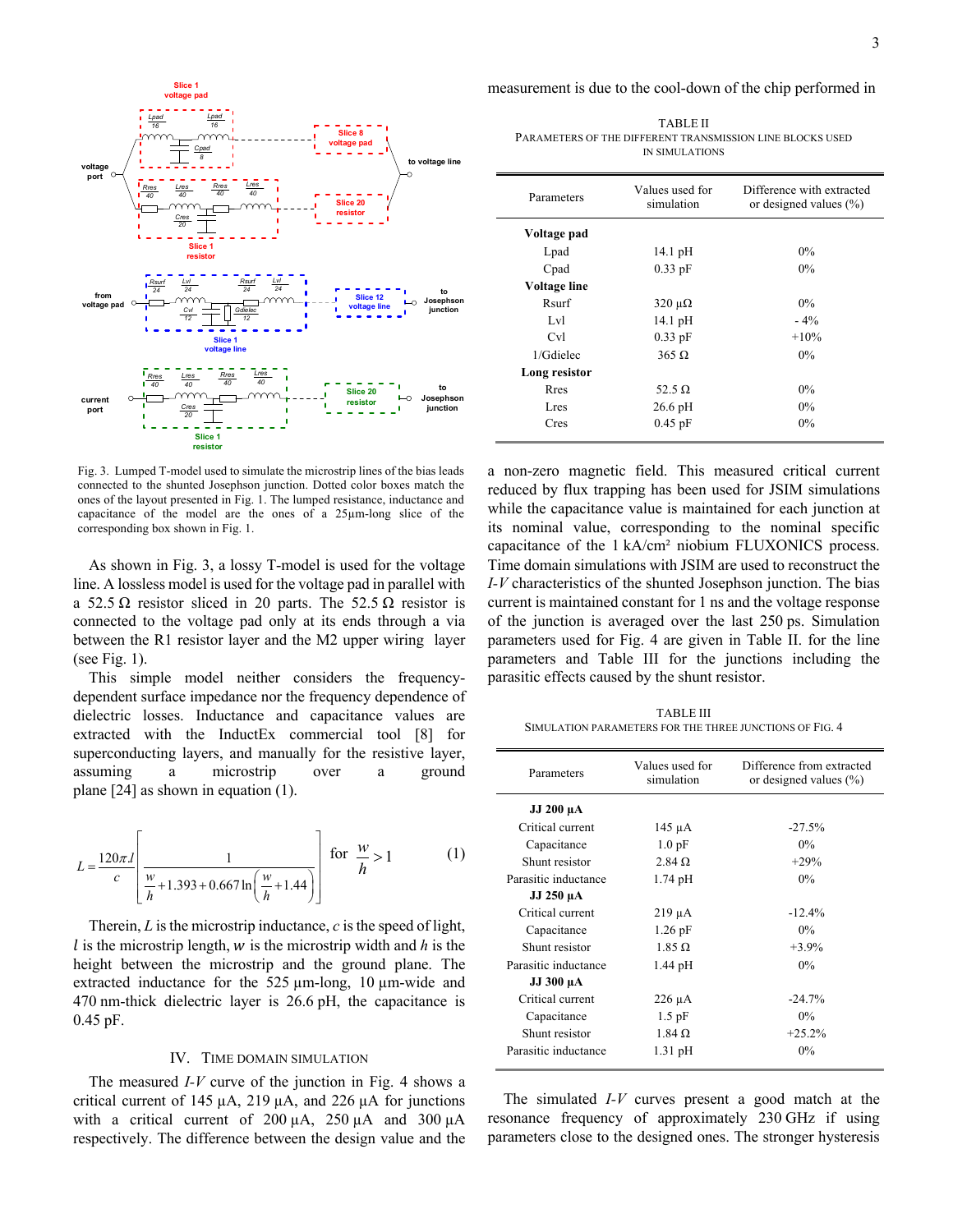

Fig. 4. Four-point measurements and simulations of *I-V* characteristics of shunted junctions at 4.2 K with critical current of (a) 200 µA, (b) 250 µA and (c) 300 µA.



Fig. 5. Schematic of the damping resistance placement on the voltage line (see Fig. 1 and Fig. 2) used for simulations performed in Fig. 6. The damping resistor is placed successively at one of the three positions and simulations are performed accordingly.



Fig. 6. Simulated *I-V* characteristics of the 300 µA shunted junction for a 1 Ω damping resistor placed at different positions along the voltage line.

that appears in the simulated *I-V* curves can be due to the junction model used in JSIM which only considers the Josephson current but neither takes into account the quasiparticle current nor the proximity effect. Measurement conditions in a closed-cycle GM cooler in presence of a periodically changing magnetic field, or flux trapping, can also be possible causes explaining the absence of hysteresis for a junction designed with a McCumber parameter of about 3.

## V. RESONANCE-FREE DESIGN

In order to avoid unwanted resonances in superconducting integrated circuits one can tackle them on different ways: The parasitic capacitance can be suppressed by removing the ground plane at the expense of a higher inductance value. As inductance values are critical parameters for SFQ-based digital cells, removing the ground plane which focuses the magnetic flux and lowers the inductance is not always possible. The



Fig. 7. Simulated *I-V* characteristics of the 300 µA shunted junction for different values of the damping resistor connected to the junction.

second option consists of placing a resistor in series along the bias line to damp the resonance.

In order to estimate the influence of the position and value of the damping resistor, simulations were performed for three positions of the resistor (Fig. 5) : at the voltage pad, in the middle of the voltage line, and directly connected to the junction, and for several values of the resistor (0.1 Ω, 1 Ω, 10 Ω and 100  $\Omega$ ). From these multiple simulations, we can deduce that the most effective position to damp the resonances is by placing the series resistor as close as possible to the junction (Fig. 6). It should provide a resistance higher than or equal to the shunt resistor value of the Josephson junction (Fig. 7). Higher resistances of the series resistor give higher damping, but in this case the *IcRn* product observed in simulations (Fig. 7) is reduced due to the non-negligible contribution of the damping resistor.